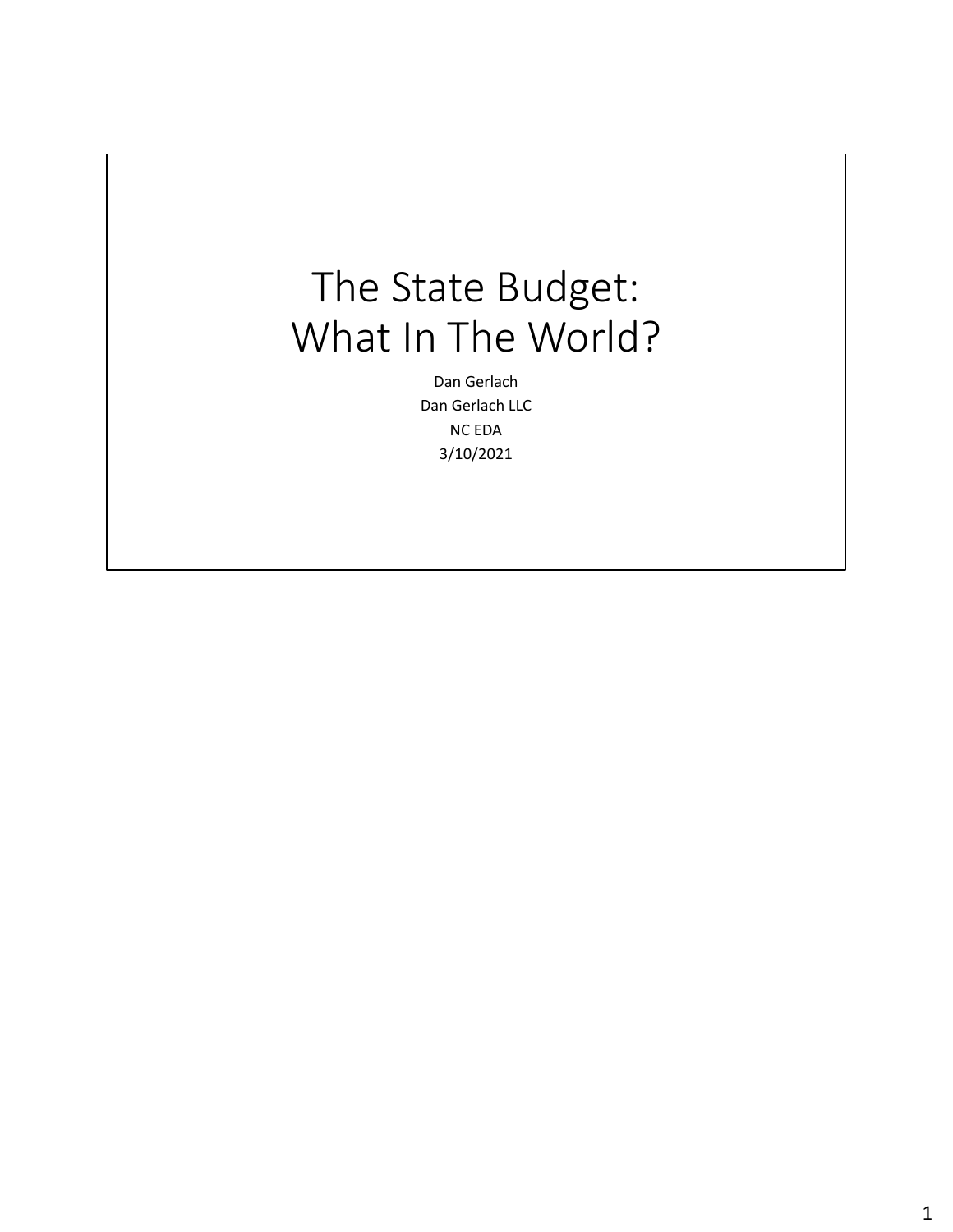

- 18 years working day to day on state budgets as legislative budget analyst, nonprofit policy director and budget/fiscal advisor to the Governor
- 10 years as President of the Golden LEAF Foundation
- Dan Gerlach LLC provides strategic counsel to businesses, local governments, philanthropies, and nonprofits on public policy and related issues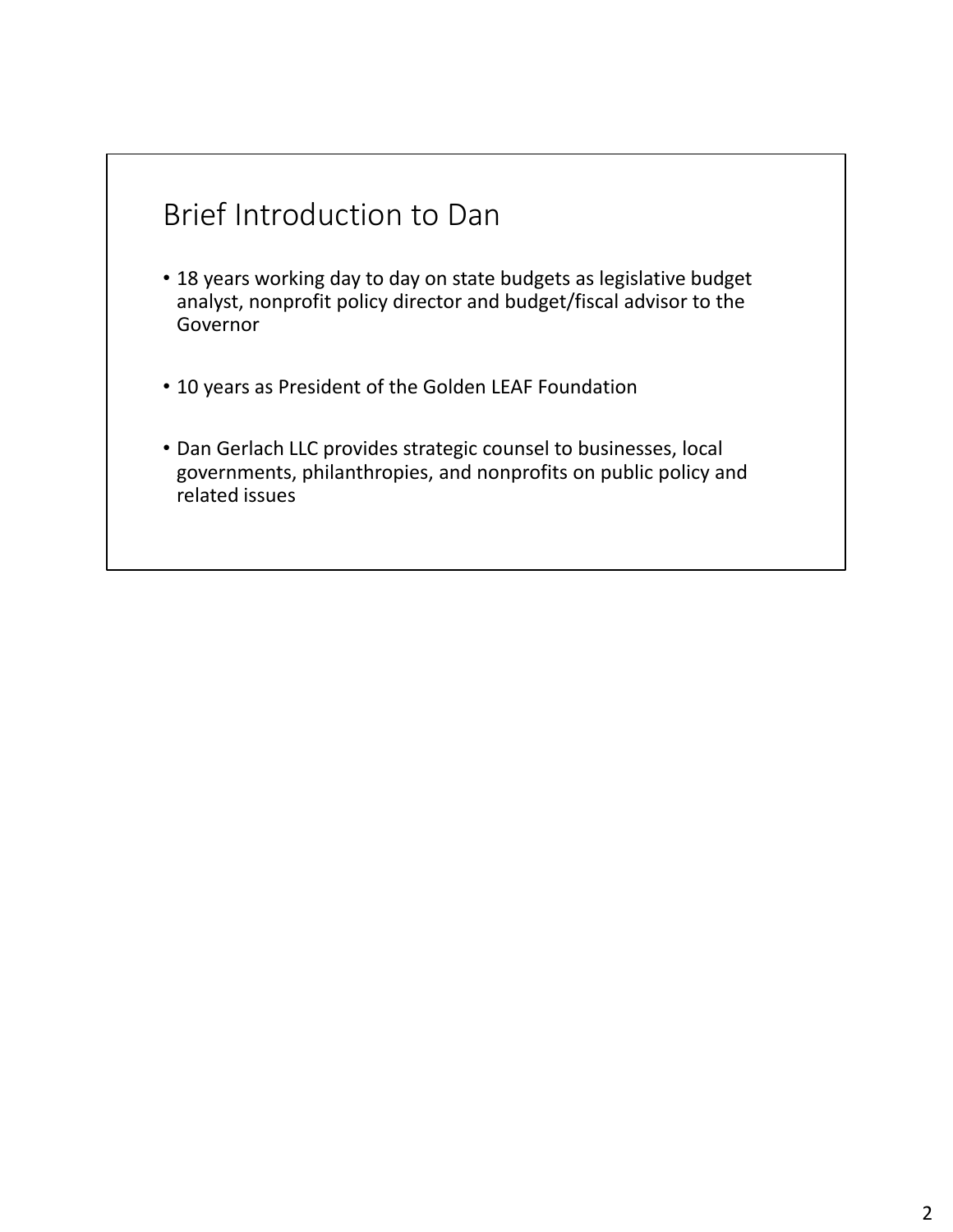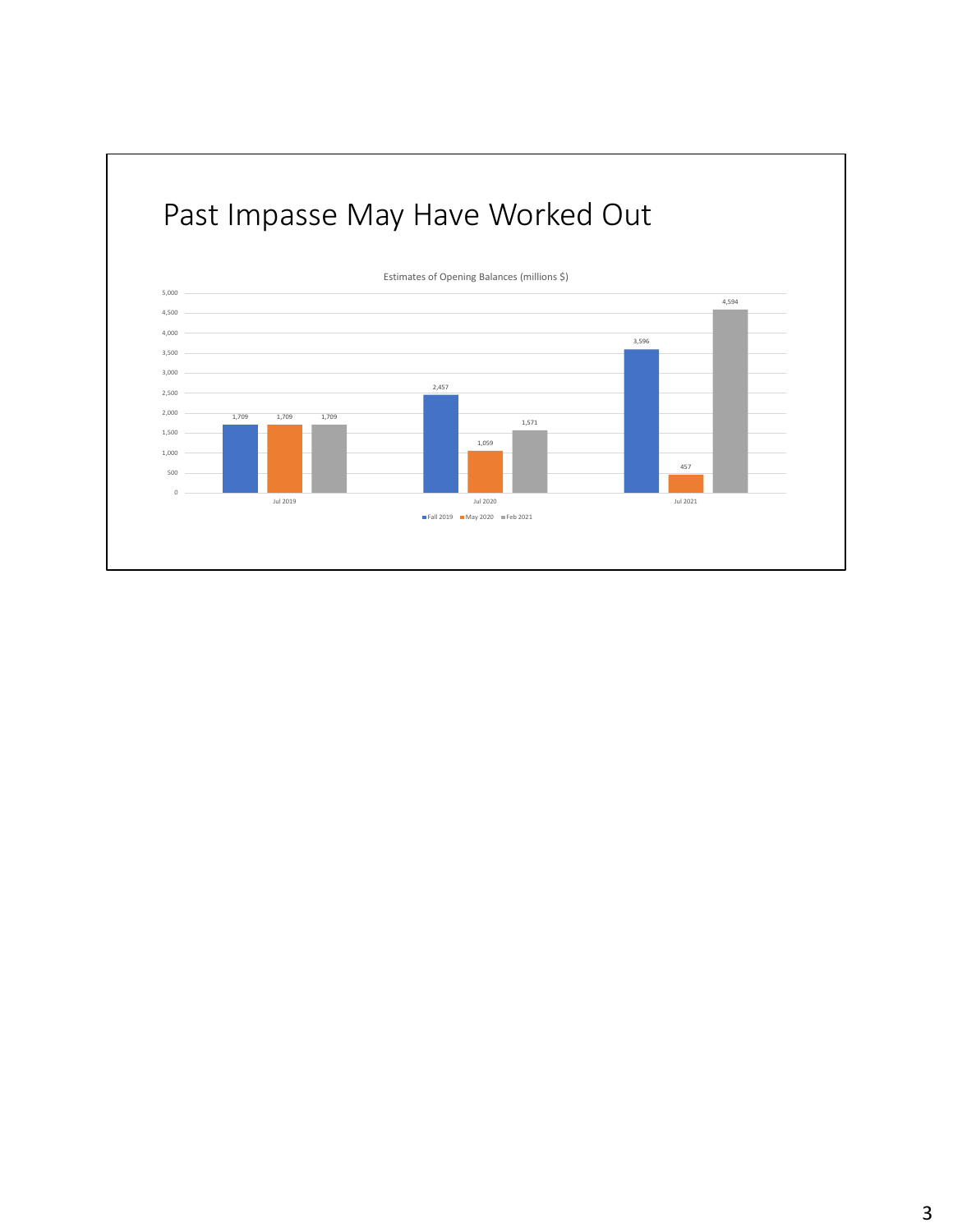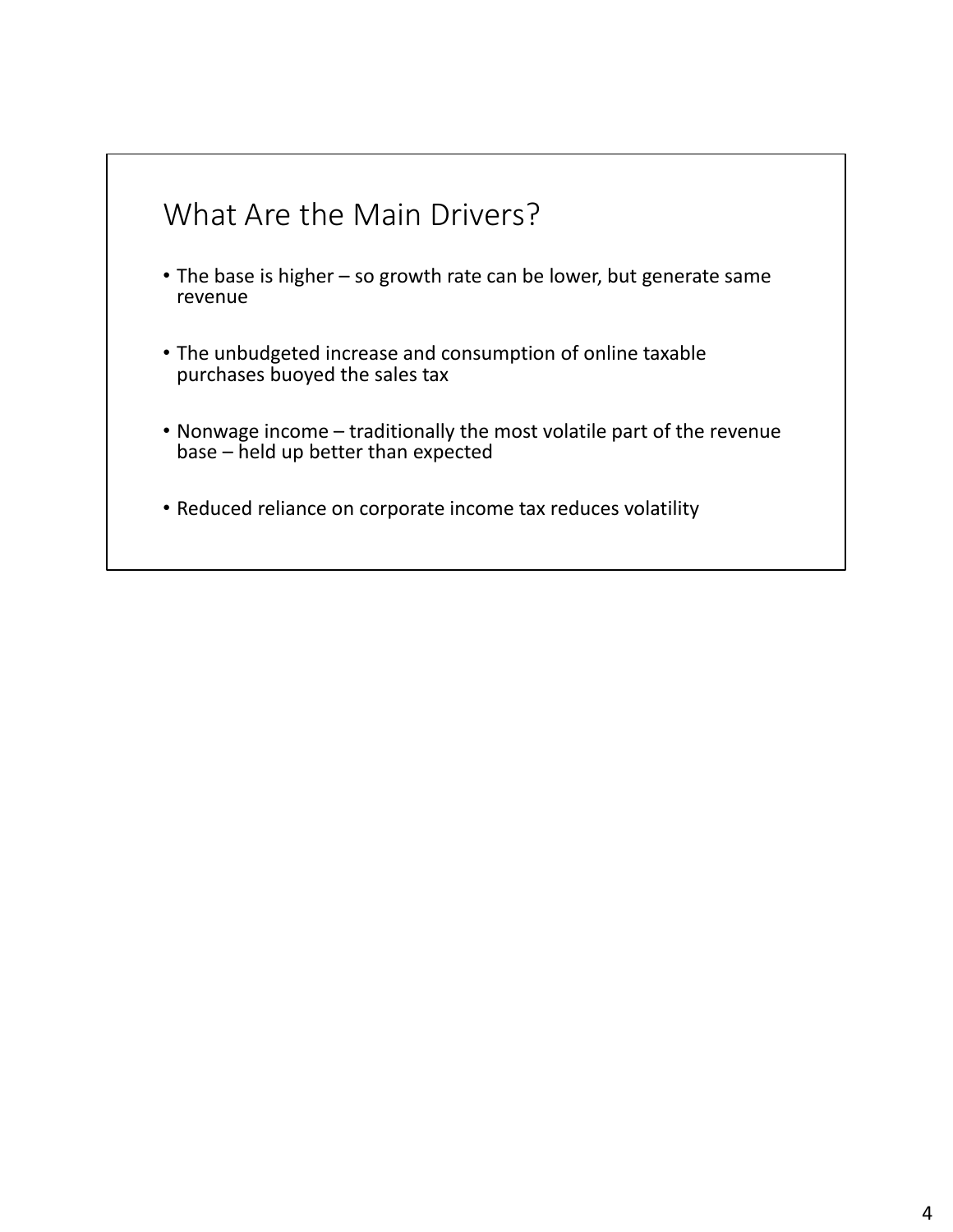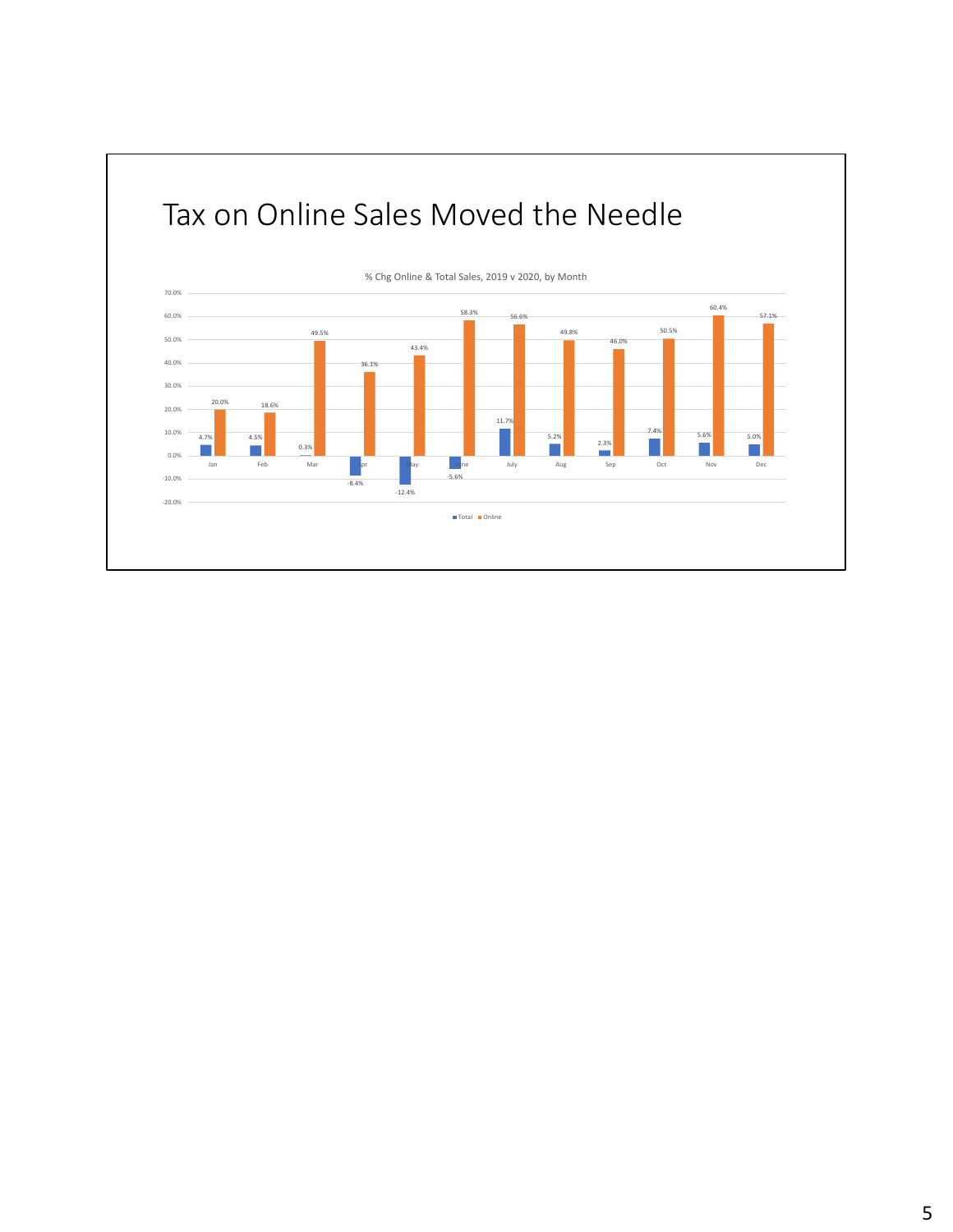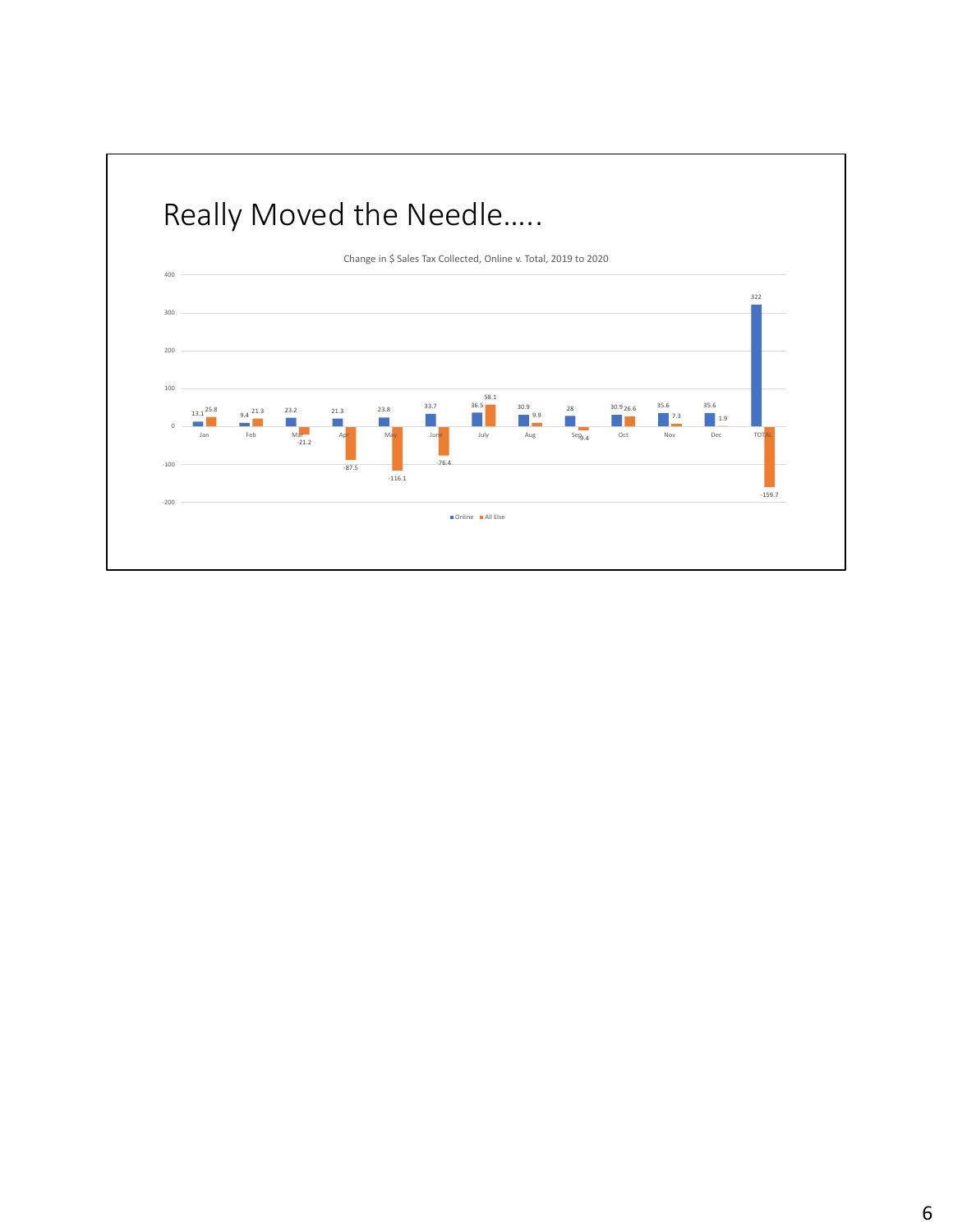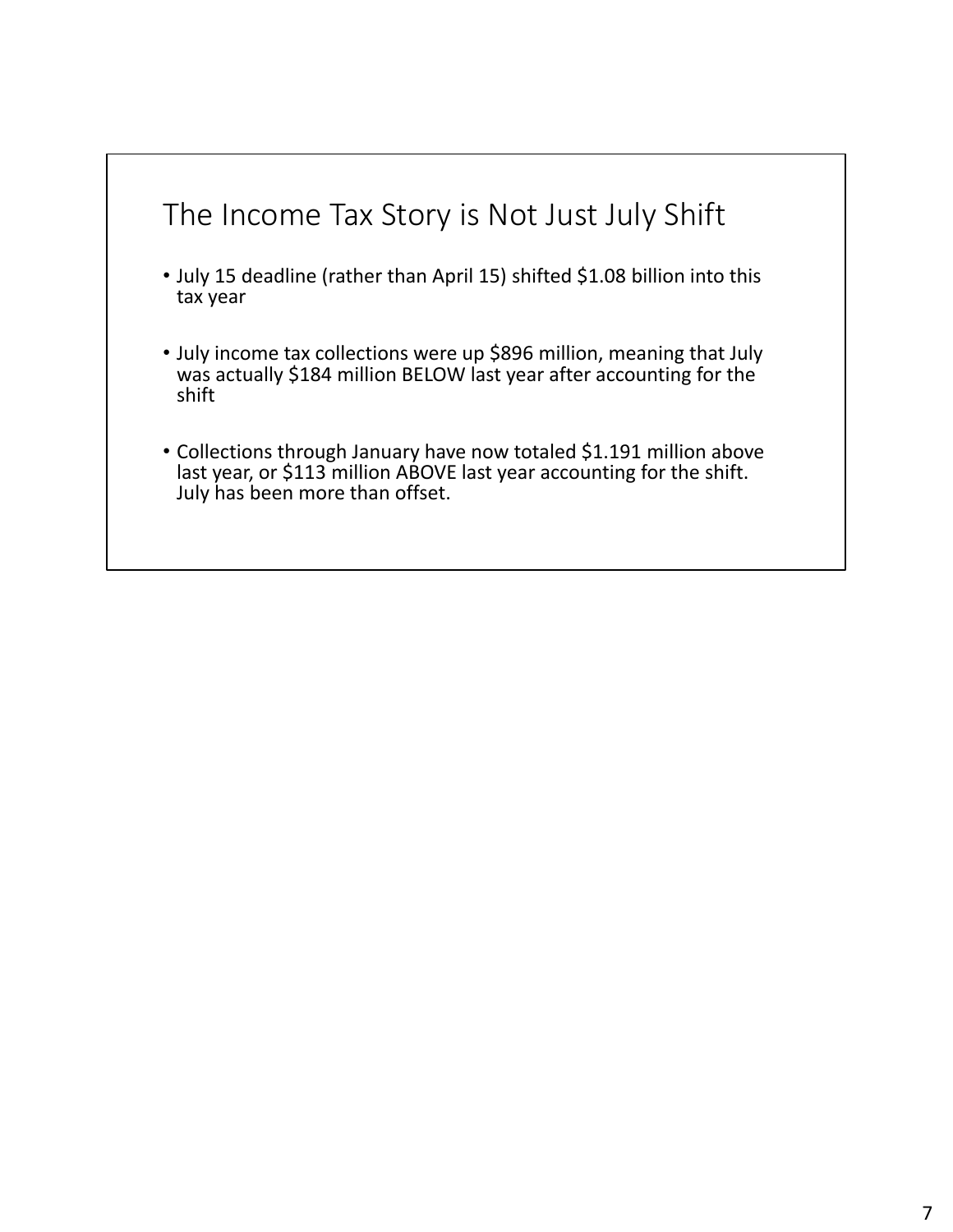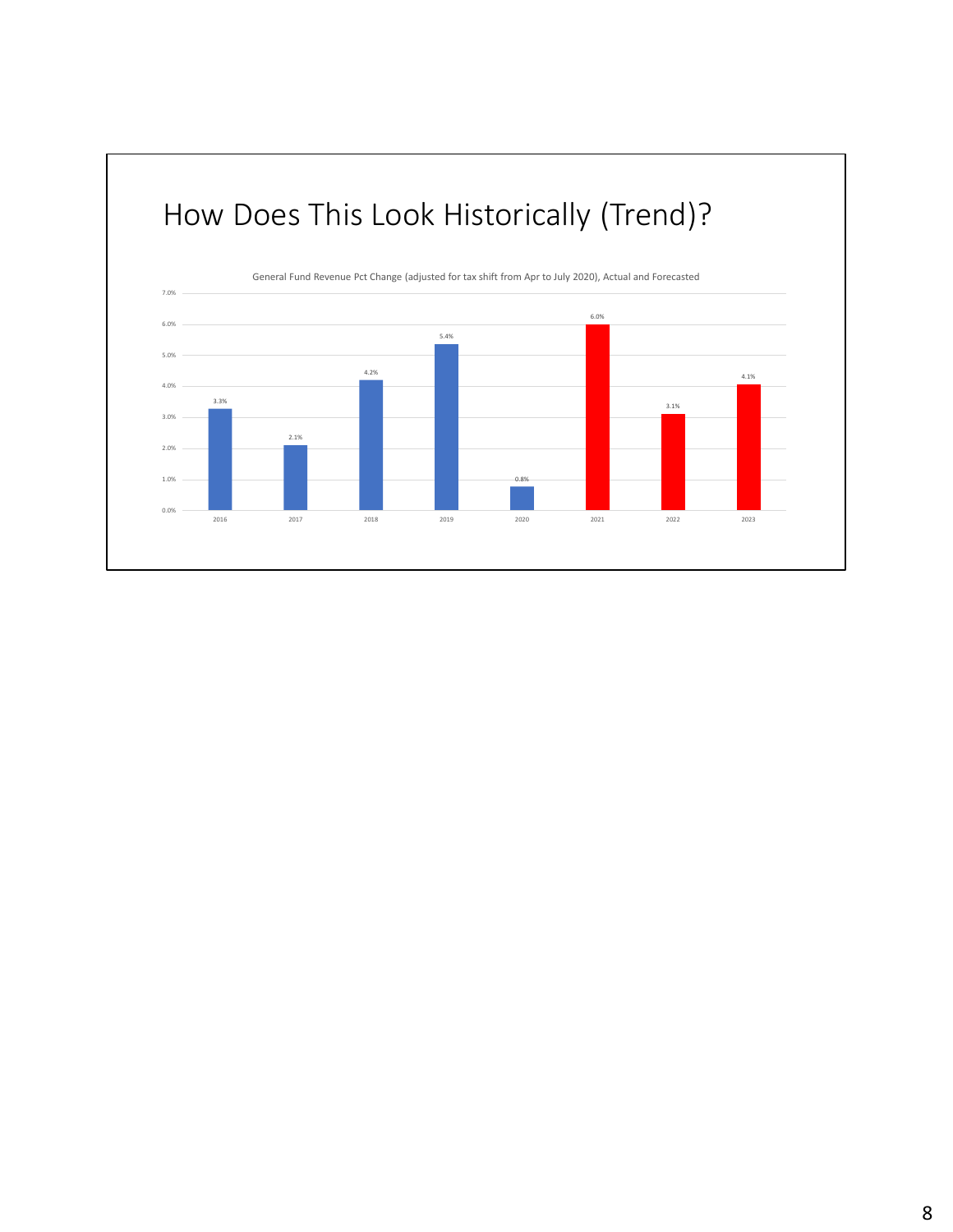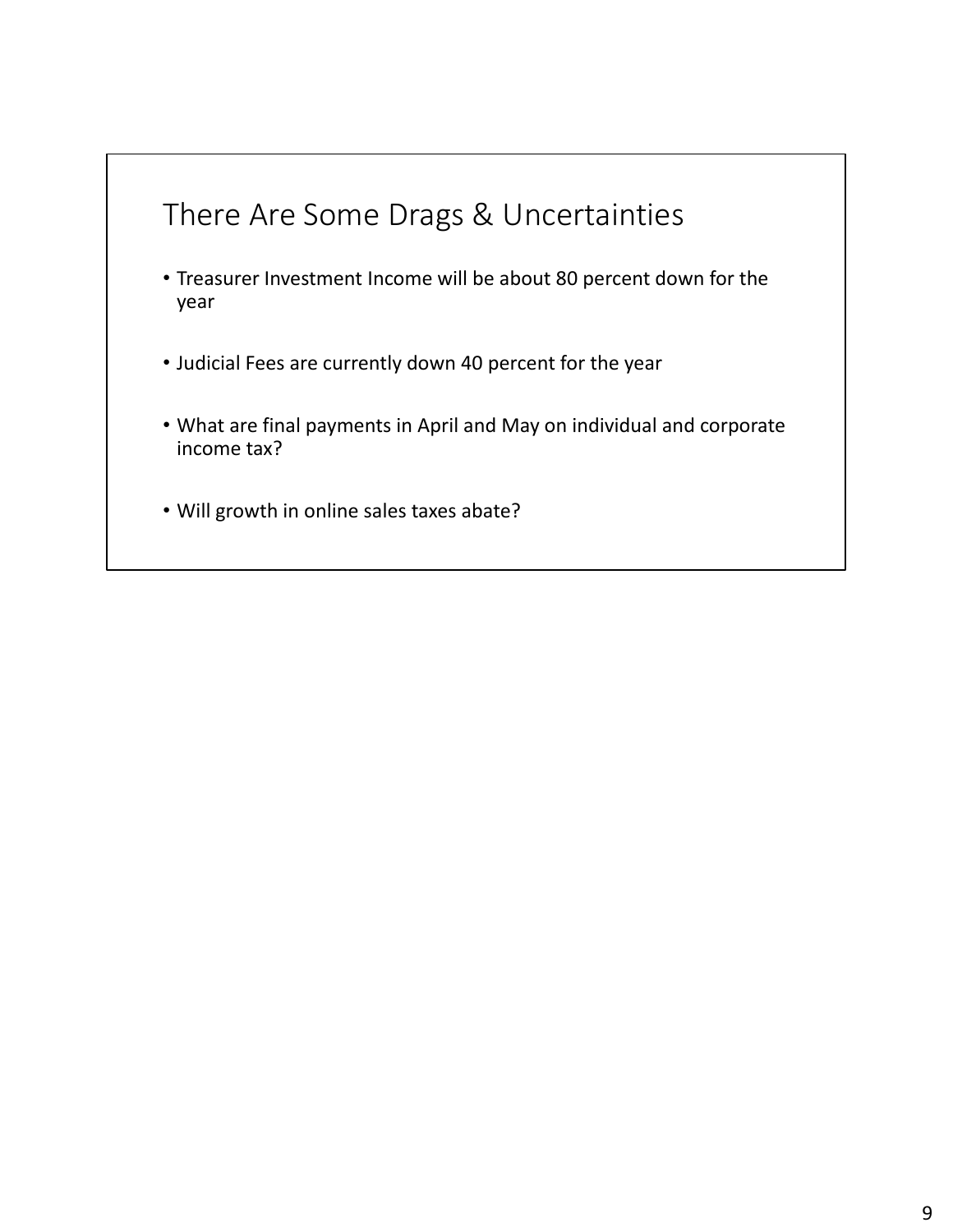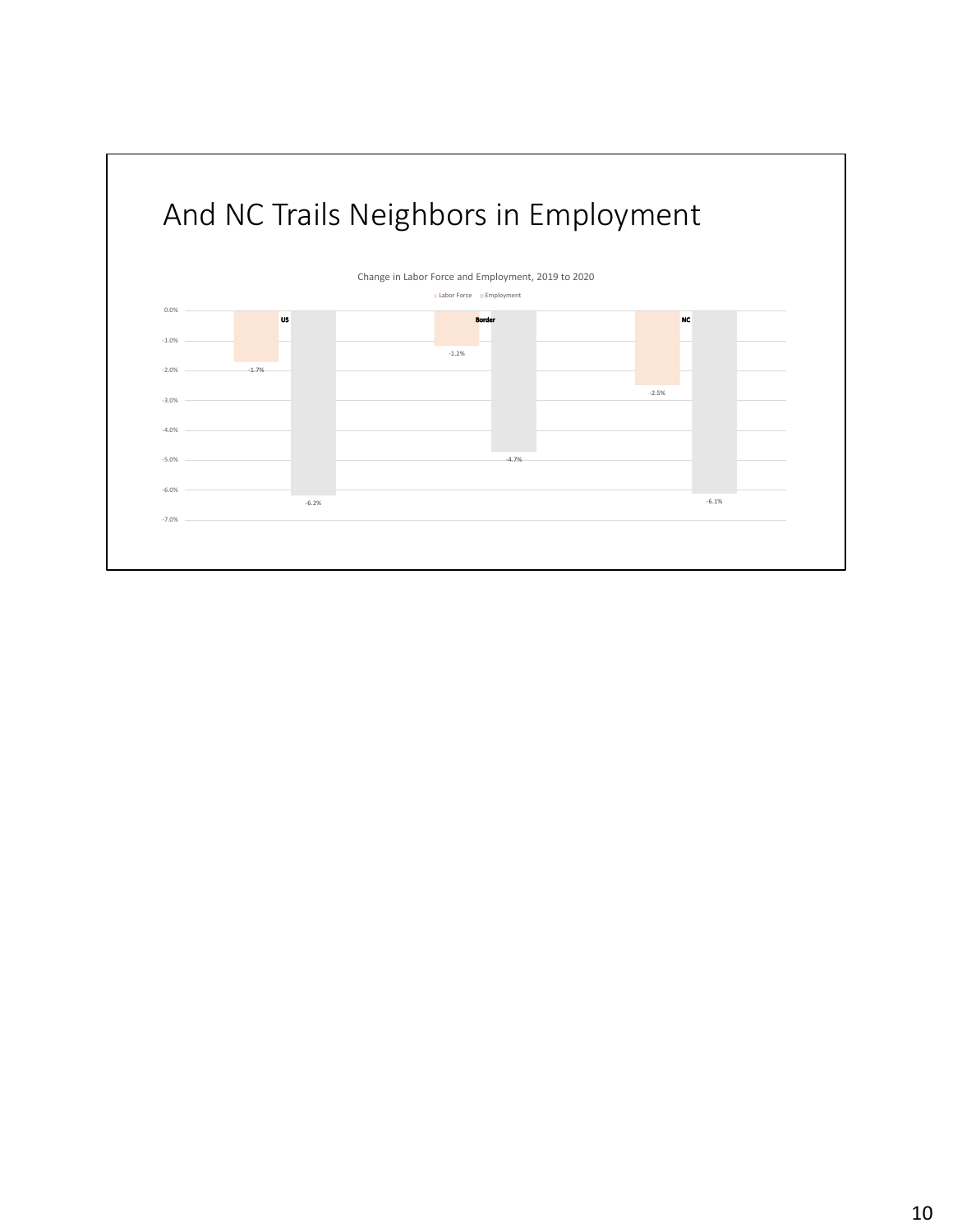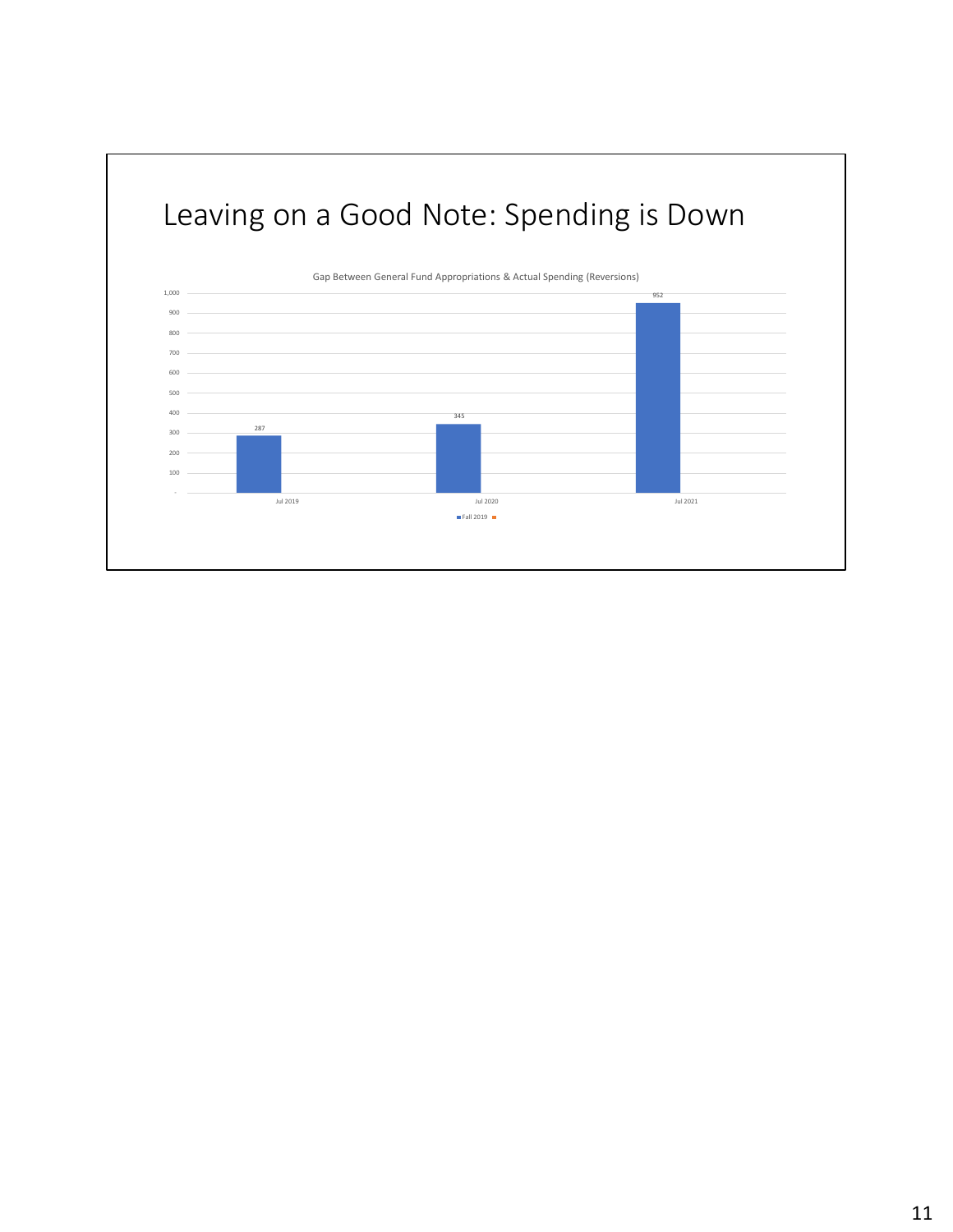